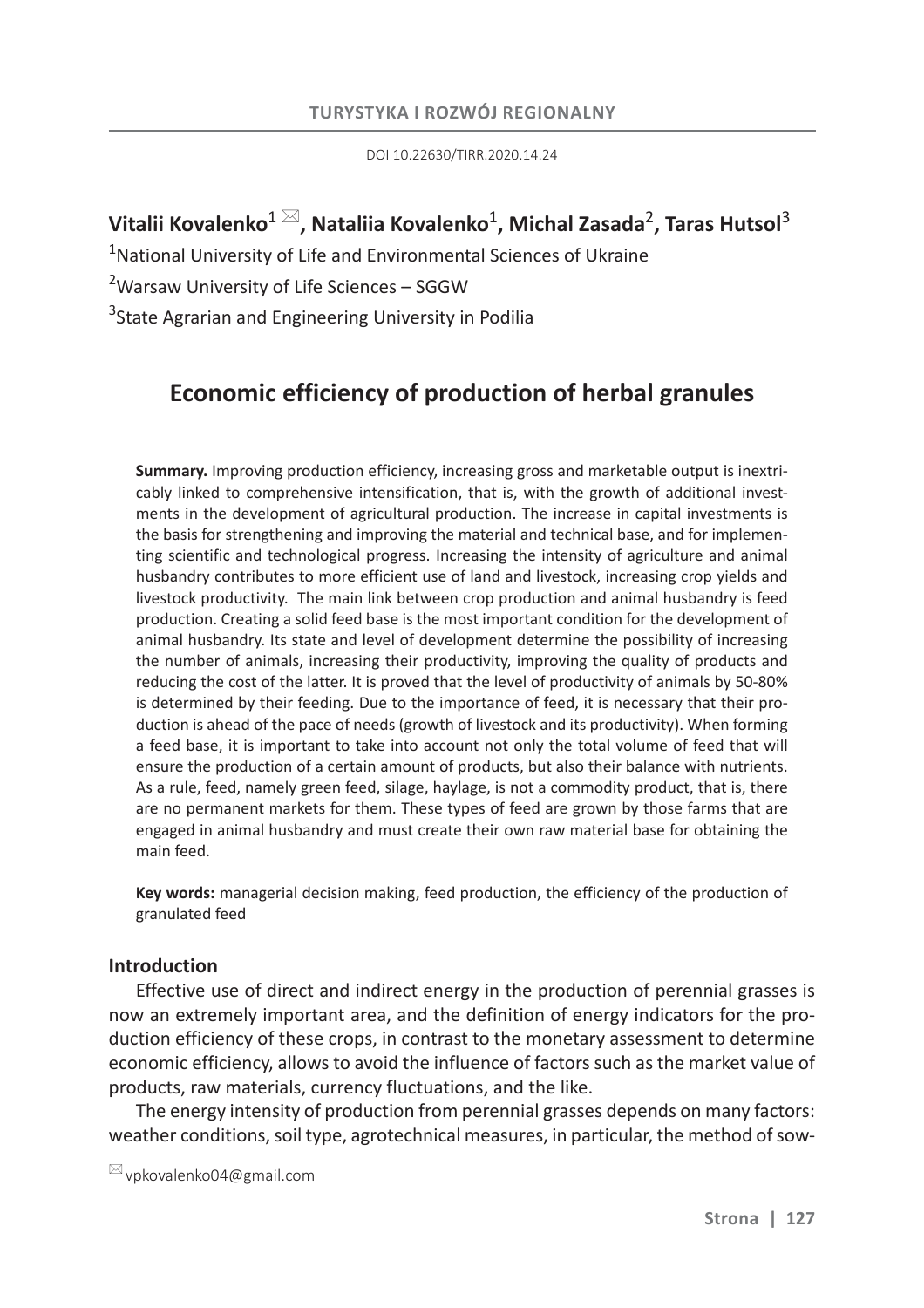ing, the year of vegetation, the variety, and so on. However, as for the green mass, the latter does not represent a commodity product directly. Due to the significant weight, short storage time in unsuitable conditions, this type of feed is intended for feeding animals in the shortest possible time. Thus, a farm that does not even have livestock, while sowing perennial grasses, is able not only to take care of increasing soil fertility, but also sell them to the population for personal subsidiary farming, for example, by paying for the leased land share (subject to agreement between the parties)<sup>1</sup>.

Taking into account market conditions, with modern technologies the production of haylage becomes promising. Thus, haylage packed in film directly in the field, even without the addition of preservatives, can be stored for a long time (up to one year) under normal conditions (for example, on a levelled site), and is suitable for transportation over any distance. This technology does not require additional material costs compared to the grass mass (except for the cost of film), but it allows you to avoid spoilage of feed due to non-compliance with the production technology, losses during transportation to the place of feeding to animals, which in turn helps to reduce both the production and total cost of livestock products and improve the efficiency of the industry. Thus, the silage in the film is the progressive commercial product<sup>2</sup>.

Granulated feed has also gained its niche in the market of products of perennial grasses, the advantage of which is its almost 100% consumption. Granulated feed provides high gains in live weight of young animals on fattening, increases the milk productivity of cows, and plays an important role in the diet of animals that feed their offspring. The granules are especially useful for piglets and gestating pigs, rabbits, their colnum and lactating females. Among them, especially useful are alfalfa granules, which contain a balanced form of full-fledged protein, calcium, phosphorus and vitamins necessary for the growth and development of embryos of any agricultural animal.

 $1$  I. Horetska, S. Glowacki, T. Hutsol: Biomass Energy Potential After Beer Production. Actual aspects of development in the context of globalization, Abstracts of IX International Scientific and Practical Conference, International Science Group, Florence 2020, p. 100-101, http://188.190.33.55:7980/jspui/ handle/123456789/7351 (access: 20.03.2020).; V. Kovalenko, N. Kovalenko, O. Labenko, O. Faichuk, O. Faichuk: Bioenergy sustainable development: achieving the balance between social and economic aspects, 6th International Conference – Renewable Energy Sources, E3S Web of Conferences 2020, vol. 154, https://www.e3s-conferences.org/articles/e3sconf/abs/2020/14/e3sconf\_icores2020\_07008/ e3sconf\_icores2020\_07008.html (access: 20.03.2020).

<sup>&</sup>lt;sup>2</sup> S. Francik, A. Knapczyk, A. Knapczyk, R. Francik: Decision Support System for the Production of Miscanthus and Willow Briquettes, Energies 2020, no 13(6), p. 1364. Doi: 10.3390/en13061364; N. Perederiy, V. Kovalenko: Economic Basis for the Creation of Fodder Base of the Enterprise, [in] International Scientific Days 2018. Towards Productive, Sustainable and Resilient Global Agriculture and Food Systems. Conference Proceedings, E. Horská, Z. Kapsdorferová, M. Hallová (Eds), Wolters Kluwer R, Nitra 2018, p. 840–851, http://www.slpk.sk/eldo/2018/dl/9788075981806/files/03/s3p10.html (access: 20.03.2020); В.П. Коваленко, Н.О. Коваленко: Планування кормової бази підприємства, Рослинництво та ґрунтознавство 2019, no 286, p. 35–42. http://journals.nubip.edu.ua/index.php/ Agronomija/article/view/10833 (access: 20.03.2020).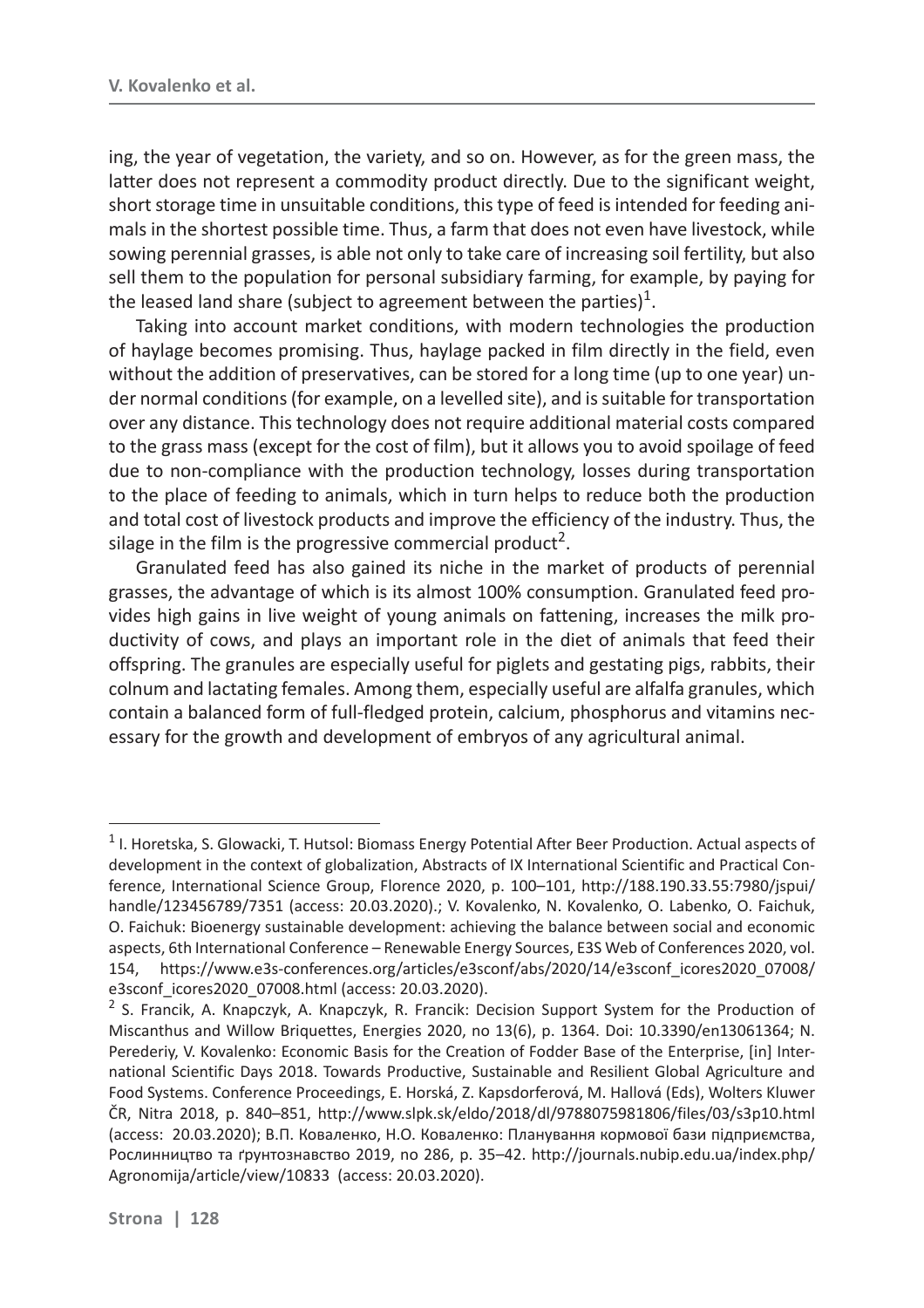#### **Methods**

For making management decisions, the following main methods of calculating the effectiveness of project implementation are most often used, based on the concept of discounting: method of determining net present value – Net Present Value (NPV); method of calculating the internal rate of return – Internal Rate of Return (IRR); method of calculating the payback period – Payback Period (PBP).

Net Present Value is the difference between the amount of cash receipts that are discounted to the present value and the amount of discounted present values of all costs required for the project implementation<sup>3</sup>. The calculation of the net present value can be expressed by the following formula:

$$
NPV = \frac{H_{-m}}{(1+i)^{-m}} + \dots + \frac{H_{-1}}{(1+i)^{-1}} + H_0 + \frac{H_1}{(1+i)^1} + \dots + \frac{H_n}{(1+i)^n} + \frac{B_{-m}}{(1+i)^{-m}} - \dots - \frac{B_{-1}}{(1+i)^{-1}} - B_0 - \frac{B_1}{(1+i)^1} - \dots - \frac{B_n}{(1+i)^n},
$$

or

$$
NPV = \sum_{t=-m}^{n} \frac{H_{tt}}{(1+i)^{tt}} - \sum_{t=-m}^{n} \frac{B}{(1+i)}
$$

where:

 $H$  – is the amount of revenue for the period;

*ʦ* – the amount of expenses for the period;

*i* – discount rate for bringing cash flows to their present value;

*n*, *m* – sequence numbers of the calculation period.

An important point is to choose the discount rate. In a broad sense, the discount rate is alternative investment opportunities with a similar level of risk. Or it is the rate of return that investors expect for their investments and which can encourage them to invest. The choice of approach to determining the discount rate depends on the specific situation and the information available to the analyst.

The Net Present Value (NPV) method is considered the main method for analyzing investment projects, but it has certain disadvantages. The first problem is related to forecasting such basic indicators as the marginal cost of capital, the amount of future investments and the amount of expected profit. The second problem is that the discount rate is constant for the entire operational period of the investment project. However, depending on economic changes in the country, the discount rate may increase or decrease. Another method for calculating investment efficiency is the Internal Rate of Return. Its essence is to determine the discount rate at which the current value of expected revenues will be equal to the current value of capital investments. The rate search is performed in an alternative way<sup>4</sup>.

 $3$  В.П. Галушко. Г. Штрьобеля (Eds.): Виробнича економіка, Нова Книга, Вінниця 2005, р. 400.

<sup>4</sup> Ibidem, p. 400.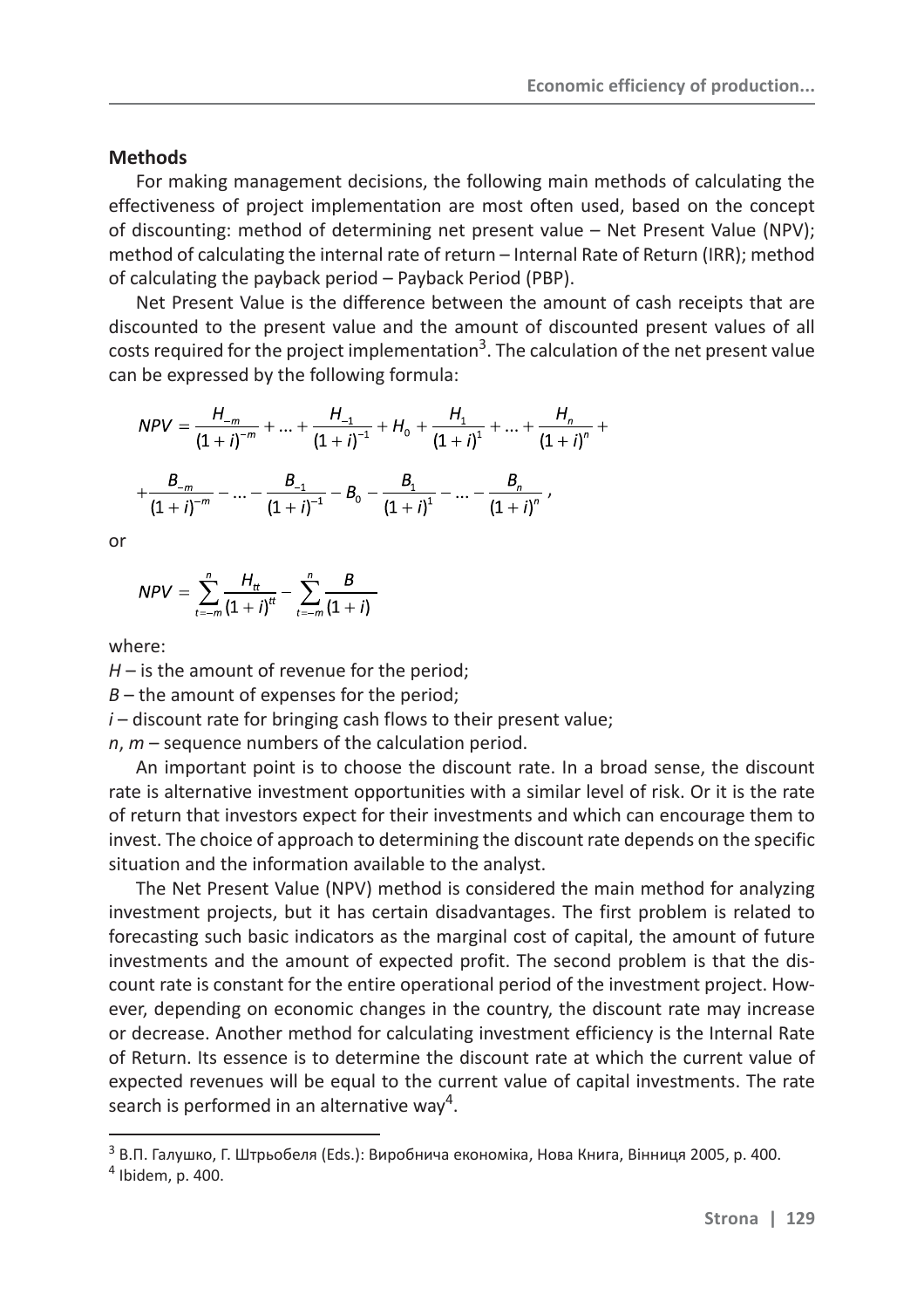| Internal<br>rate<br>of return |  | The lowest<br>percentage |  | The difference between<br>$=$ calculation $+$ the smallest and largest<br>percentages |  | Current cost at the lowest<br>calculation percentage |
|-------------------------------|--|--------------------------|--|---------------------------------------------------------------------------------------|--|------------------------------------------------------|
|                               |  |                          |  |                                                                                       |  | The absolute difference<br>between current costs     |

In the calculations, the discount rate was taken as 14% per annum. From an economic point of view, the discount rate (or discount coefficient) is the return on investment that an investor usually receives from investments of a similar nature and risk. In fact, this is a possible rate of return. At the enterprise, determining the discount rate is complicated due to the variety of investment opportunities and the variety of financing through own and borrowed sources. The profit rate that is used to discount cash flows from capital investments must meet the minimum yield requirements, which provides the expected level of income.

### **Results and Discussion**

It is well known (and it was mentioned earlier) that alfalfa has an important agrotechnical value. It enriches soils with nitrogen (60–120 kg/ha), improves their physical, biological properties and structure, and increases the content of organic matter. The roots of this crop penetrate deep into the soil (up to 3.0–3.5 m) and provide the plant with moisture even in dry years and on light soils that quickly dry up. In addition, growing alfalfa does not require any complex agrotechnological techniques, and a stable yield can be obtained within 2–3 years<sup>5</sup>.

Granules from this plant are a feed protein-vitamin product made from alfalfa in the early stages of vegetation, dried at high temperature, grinded and pressed into granules. These feed granules contain 1.5–2 times more digestible protein, more minerals than grain feed, and they are significantly higher in carotene content than all other types of feed.

Abroad, alfalfa granules are very often used as an organic fertilizer in gardening and organic vegetable growing. They are popular because they contain growth stimulants and vitamins A and B1, which have a stimulating effect on plant roots. Alfalfa fertilizer is very common in the cultivation of roses<sup>6</sup>.

<sup>&</sup>lt;sup>5</sup> O. Ovcharuk, T. Hutsol, L. Mykhailova, N. Semenyshena, B. Dziedzic: Influence of sowing methods and seeding norms on crop production and Bean harvest, [in:] Scientific achievements in agricultural engineering, agronomy and veterinary medicine, F.M. Al Najjar, S. Głowacki, M. Wróbel (Eds), Traicon, Krakow 2017, p. 218–247, http://188.190.33.55:7980/jspui/bitstream/123456789/906/4/SAAEAVM-218-247.pdf (access: 20.03.2020).

 $<sup>6</sup>$  H. Demidas et al.: Indicators of organogenesis and productivity of alfalfa crops depending on the</sup> sowing period and cover culture, Feed and fodder production 2010, no 66, p. 183–188; O. Ovcharuk, T. Hutsol, O. Ovcharuk, V. Rudskyi, K. Mudryk, M. Jewiarz, M. Wróbel, J. Styks: Prospects of Use of Nutrient Remains of Corn Plants on Biofuels and Production Technology of Pellets, [in] Renewable Energy Sources. Engineering, Technology, Innovation, M. Wróbel, M. Jewiarz, A. Szlęk (Eds), Springer Proceedings in Energy, Springer, Cham 2020, p. 293–300. Doi: 10.1007/978-3-030-13888-2\_29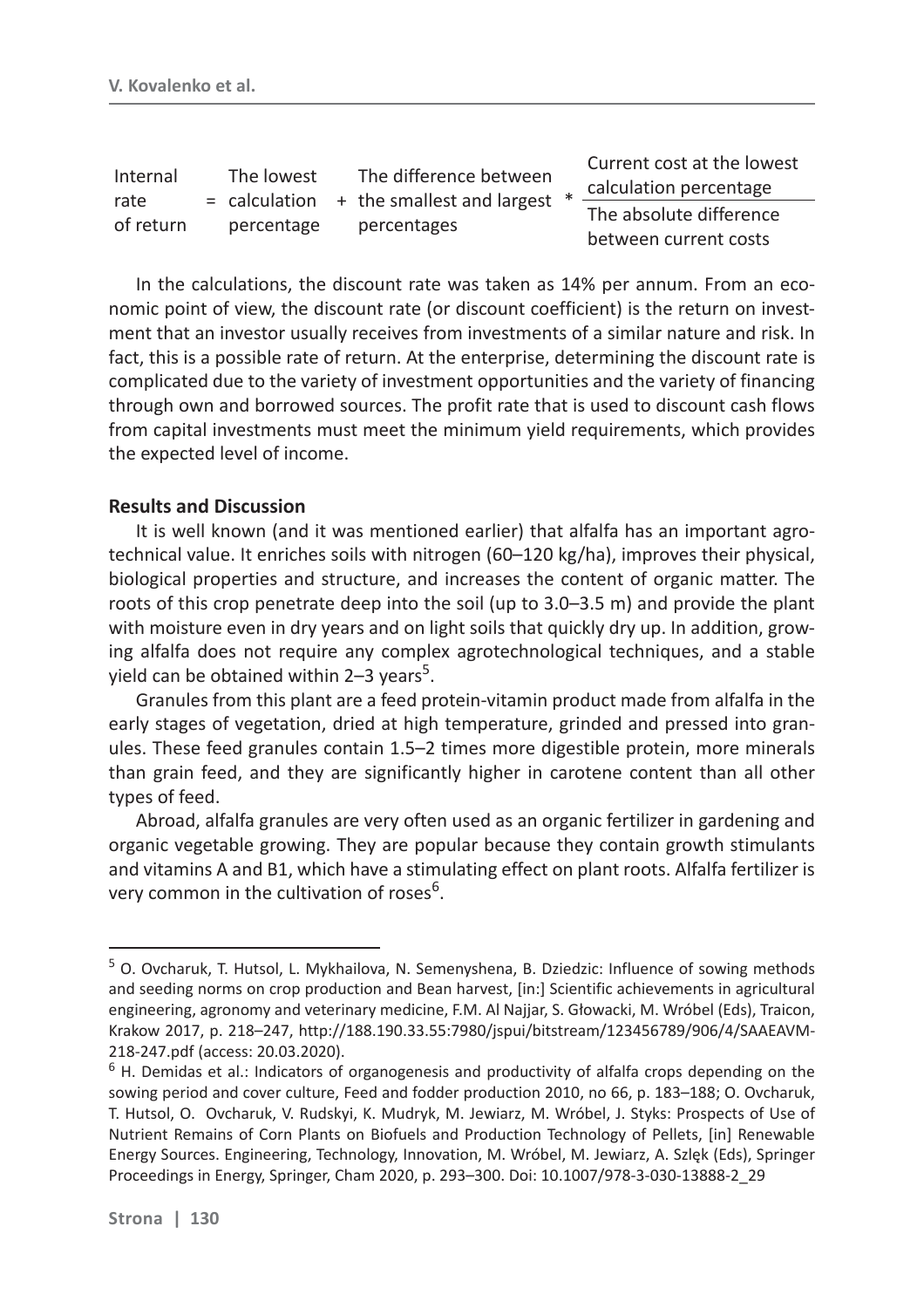The global market for alfalfa granules has been developing quite dynamically in recent years and is quite capacious (1.4 million tons). In terms of volume, it is not even inferior to the market of pressed hay. The increase in demand for vitamin and herbal granules is primarily due to the growing demand for food in the world in general and the active development of dairy farming and horse breeding in the countries of the Near and Far East.

The introduction of such feed into the diets of animals contributes to its balance in protein, amino acids, vitamins and trace elements, physiologically active substances, amides, as a result of which the animal body digests and assimilates all the feed more fully<sup>7</sup>.

As found out, the use of alfalfa granules allows to achieve the following numbers in comparison with traditional feed: increased average daily milk yield of cows – by 7%; average daily gain of young cattle to 20; average daily gain of pigs – up to 15; average daily gain of poultry  $-10$ ; production of eggs  $-12\%$ .

In addition, all these indicators should be considered against the background of a 10% reduction in feed costs, primarily due to better preservation of nutrients, palatability and digestibility of alfalfa granules.

Now successful farms with large volumes of agricultural production and a closed production cycle to fully provide their own feed are returning to the use of irrigation on forage lands (Tab. 1).

| Indicator                                                                  | <b>Without irrigation</b> | On irrigation<br>$[3000 \text{ m}^3/\text{ha}]$ |  |  |
|----------------------------------------------------------------------------|---------------------------|-------------------------------------------------|--|--|
| The cost of green (grafted) mass                                           | 4,8 euro/ $t$             | $8,0$ euro/t                                    |  |  |
| The cost of green (grafted) mass in terms<br>of 12% dry matter in granules | $17,0$ euro/t             | 28,7 euro/t                                     |  |  |
| Drying, granulation, labor costs, depreciation                             | $6,4$ euro/t              | $6,4$ euro/t                                    |  |  |
| Production cost of granules                                                | $23,6$ euro/t             | $35,1$ euro/t                                   |  |  |
| Price for granules (15-19% crude protein)                                  | 85,0-104,2 euro/t         | 85,0-104,2 euro/t                               |  |  |
| Profit per 1 ton of granules                                               | 61,4-80,6 euro/t          | 49,9-69,1 euro/t                                |  |  |
| Granule yield from 1 ha of alfalfa                                         | 4,0 t                     | $7,1$ t                                         |  |  |
| Profit from 1 ha of alfalfa                                                | 245,6-322,4 euro/ha       | 354,3-490,6 euro/t                              |  |  |

**Table 1.** Calculation of economic efficiency of alfalfa granules production in Ukraine

Source: own elaboration.

 $<sup>7</sup>$  H. Demidas et al.: Indicators of organogenesis..., op. cit., pp. 183-188; S. Kuzmenko, N. Perederiy,</sup> O. Labenko: Market trends of oilseeds production in Ukraine. The Agri-Food Value Chain: Challenges for Natural Resources Management and Society, [in] International Scientific Days. The Agri-Food Value Chain: Challenges for Natural Resources Management and Society: Conference proceedings, E. Horská, Z. Kapsdorferová, M. Hallová (Eds), Slovak University of Agriculture, Nitra 2016, p. 54–61, http://www. slpk.sk/eldo/2016/dl/9788055215037/files/01/kuzmenko-et-al.html (access: 20.03.2020).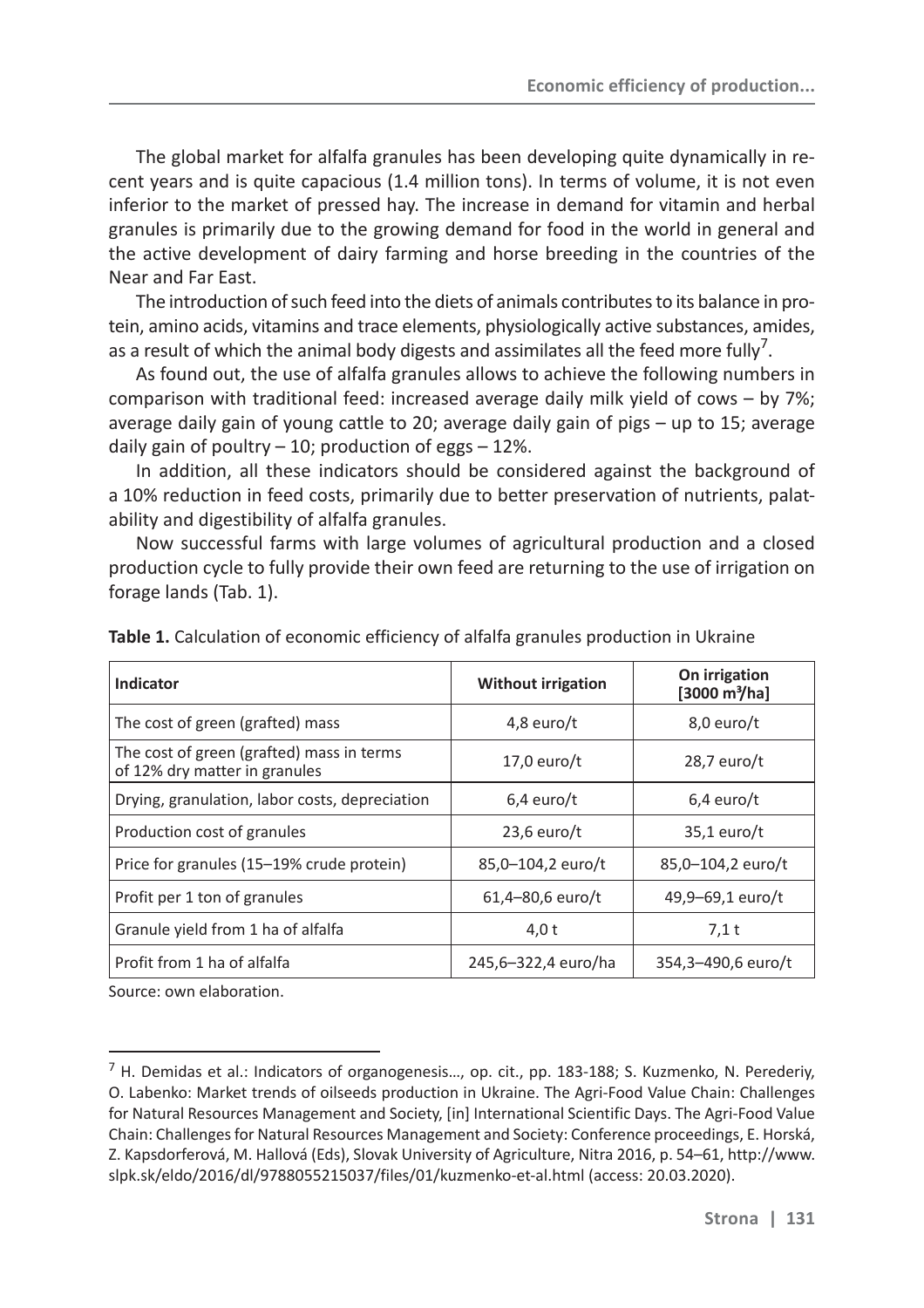The EU experience is quite convincing about the need to increase the production of alfalfa granules. Thus, in the European Union, the cost of production of alfalfa granules is 90–130 euros/ton, including the cost of drying, selection and transportation of the dried mass. The economic efficiency of granule production depends directly on the nutrient content and the price level of wheat and soy.

Alfalfa granules with an energy content of 6.5 MJ NEL and 20% of crude protein at the price of feed wheat of 200 euros per ton and soy of 340 euros are approximately 200 euros per ton. If the price of soy and wheat is reduced by 10%, the price of granules will be 180 euros per ton, respectively. To a large extent, the cost of alfalfa granules can also be affected by the content of carotene. If you additionally buy beta-carotene, it will cost about 6–10 euro cents per 100 mg. It is known that the content of carotene in 1 kg of grass (alfalfa) silage or haylage is 100 mg lower than in granules, that is, granules can respectively cost another  $60-100$  euros more<sup>8</sup>.

An important factor that can contribute to increasing the production of alfalfa granules in Ukraine, as well as increasing the chances of domestic products on foreign markets, may be the abolition of subsidies in the EU for the production of grass granules, grass flour or hay on artificial drying.

Given the importance and prospects of obtaining feed granules on the farm, it is planned to put into operation a granulator on the basis of the production division of the National University of bioresources and nature management of Ukraine, which will increase the profitability of feed production by obtaining commercial products – namely, feed granules. The specialists decided on the OGM-1.5 granulator, which costs 70,000 euros.

To load the capacity of the granulator, it is planned to allocate 100 hectares for sowing alfalfa for green feed, from which 3570 tons of green mass will be obtained per year, which in terms of feed granules will amount to 992 tons of granules per year.

However, since the cost of the granulator is high for the farm, there is a need to attract funding sources. Therefore, from here, a multi-period evaluation of the effectiveness of the investment project will help to answer the question: whether it is advisable to invest money in a project for the production of feed granules, provided that the equipment is operated for 10 years<sup>9</sup>. On the other hand, these calculations can help you find out how profitable the investment is, given the changes in the value of money over time. In order to give a full and exhaustive assessment of the investment project for the purchase of a granulator, it is necessary to take into account that the enterprise has the opportunity to receive a loan that is paid by the farm for 10 years, with an interest rate of 22%. The calculation of the multi-period variant of investment efficiency is given in Table 2.

 $8$  M. Wrobel et al.: Impact of raw material properties and agglomeration pressure on selected parmeters of granulates obtained from willow and black locust biomass. "Engineering for Rural Development" 2018, no. 17, pp. 1933-1938.

<sup>&</sup>lt;sup>9</sup> Ринок люцернових гранул, 2013, https://www.poettinger.at/uk\_ua/Newsroom/Artikel/5976/ (access: 20.02.2020).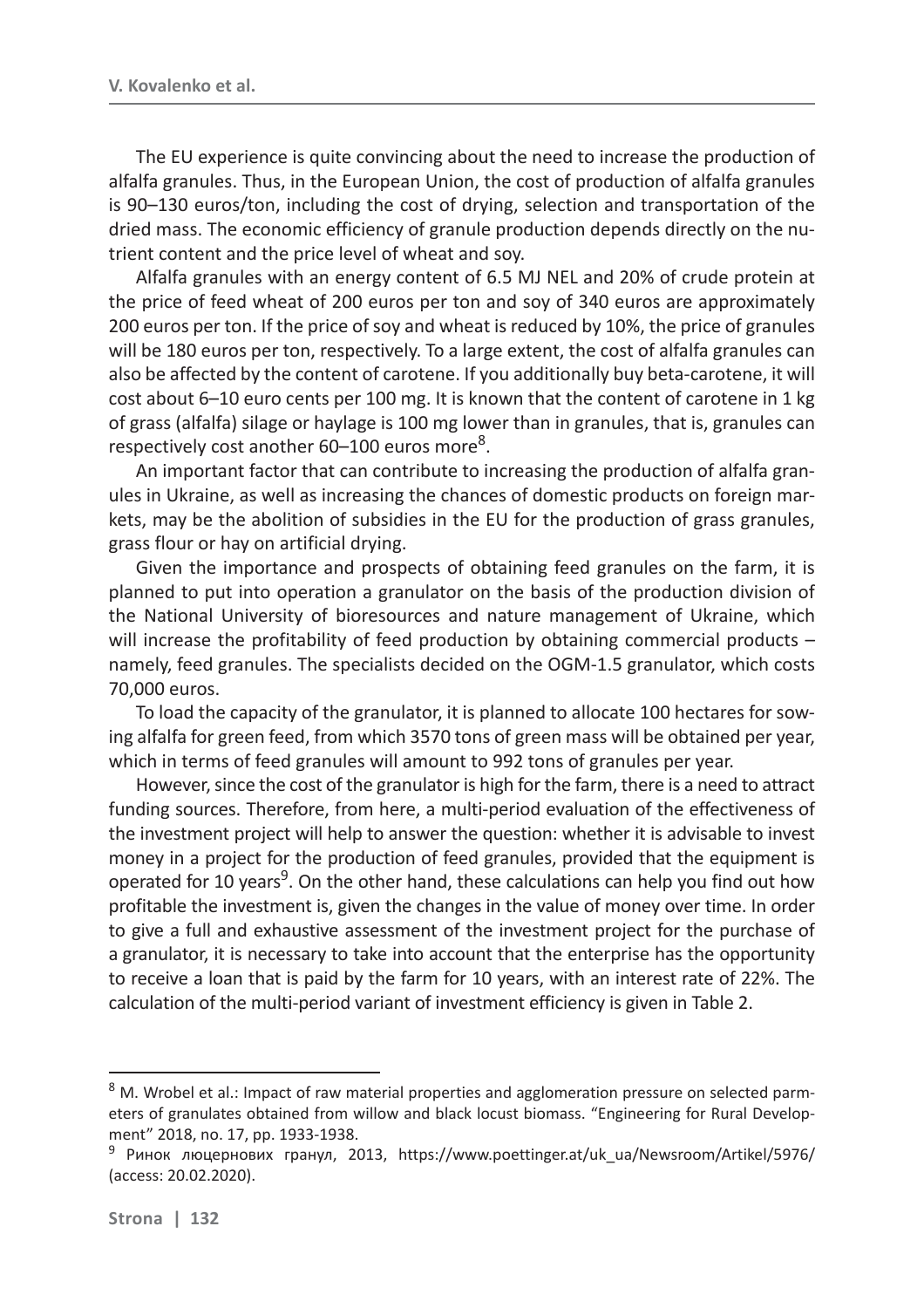| <b>Specification</b>                                          | $\mathbf{1}$   | $\overline{2}$ | $\overline{\mathbf{3}}$ | $4 - 8$   | 9         | 10       |  |
|---------------------------------------------------------------|----------------|----------------|-------------------------|-----------|-----------|----------|--|
| Yield of green mass of alfalfa from<br>100 ha [t]             | $\overline{0}$ | 3570           | 3570                    | $\cdots$  | 3570      | 3 5 7 0  |  |
| Output of granules from 100 ha [t]                            |                | 992            | 992                     |           | 992       | 992      |  |
| Cash flows excluding loans                                    |                |                |                         |           |           |          |  |
| Revenue [euro]                                                |                |                |                         |           |           |          |  |
| Realization of granules [euro]                                | $\mathbf 0$    | 84 292         | 85 978                  |           | 98 761    | 100 736  |  |
| Amount of revenue [euro]                                      | $\Omega$       | 84 292         | 85 978                  |           | 98 761    | 100 736  |  |
| Costs [euro]                                                  |                |                |                         |           |           |          |  |
| Purchase of equipment [euro]                                  | $-70000$       |                |                         |           |           |          |  |
| Maintenanse [euro]                                            |                | $-700$         | $-700$                  | $\cdots$  | $-700$    | $-700$   |  |
| Costs of green mass [euro]                                    |                | $-28461$       | $-29030$                |           | $-333346$ | $-34013$ |  |
| Costs of drying, granulation, wa-<br>ges, depreciation [euro] |                | $-6347$        | $-6474$                 |           | $-7436$   | $-7585$  |  |
| The amount of costs [euro]                                    | $-70000$       | $-35508$       | $-36204$                |           | $-41482$  | $-42298$ |  |
| Cash flow I                                                   | $-70000$       | 48784          | 49 7 74                 |           | 57 279    | 58 438   |  |
| Loan (22% per annum)                                          |                |                |                         |           |           |          |  |
| Debtor's account                                              | 35 000         | 33779          | 32 289                  |           | 7 3 1 3   | $\Omega$ |  |
| Annuity                                                       |                | 8921           | 8921                    | $\cdots$  | 8921      | 8921     |  |
| Getting a loan                                                | 35 000         |                |                         |           |           |          |  |
| Interest on the loan                                          |                | 7 700          | 7431                    |           | 2927      | 1609     |  |
| Payment of the loan                                           |                | 1 2 2 1        | 1490                    |           | 5994      | 7 3 1 3  |  |
| Payment for services for obtaining<br>a loan                  | $-200$         |                |                         |           |           |          |  |
| Cash flow on the loan                                         | 34 800         | $-8921$        | $-8921$                 |           | $-8921$   | $-8921$  |  |
| Cash flow II                                                  | $-35200$       | 39 863         | 40 853                  | $\cdots$  | 48 3 5 7  | 49 517   |  |
| Discount factor 14%                                           | 100 000        | 0,87719        | 0,76947                 | $\cdots$  | 0,30751   | 0,26974  |  |
| disc. Cash flow II                                            | $-35200$       | 34 967         | 31 4 35                 | $\ddotsc$ | 14 870    | 13 3 5 7 |  |
| <b>NPV</b>                                                    | 191 389        |                |                         |           |           |          |  |
| <b>IKV</b>                                                    | 116%           |                |                         |           |           |          |  |

**Table 2.** Multi-period calculation of the profitability of a granule production project

Source: own elaboration.

So, according to the calculations, the proposed version of the project calculation is profitable. This is evidenced by the net present value (NPV) indicators, which show the difference between the present value of profit and investment costs. If you get a loan for 50% of the cost of equipment, the net present value is positive and amounts to 191,389 euros, which means that the project has the right to exist and to put into practice.

For the presented project, the internal rate of return (IRR), calculated using Excel, was 116%, which is more than an alternative (14%), and indicates a positive assessment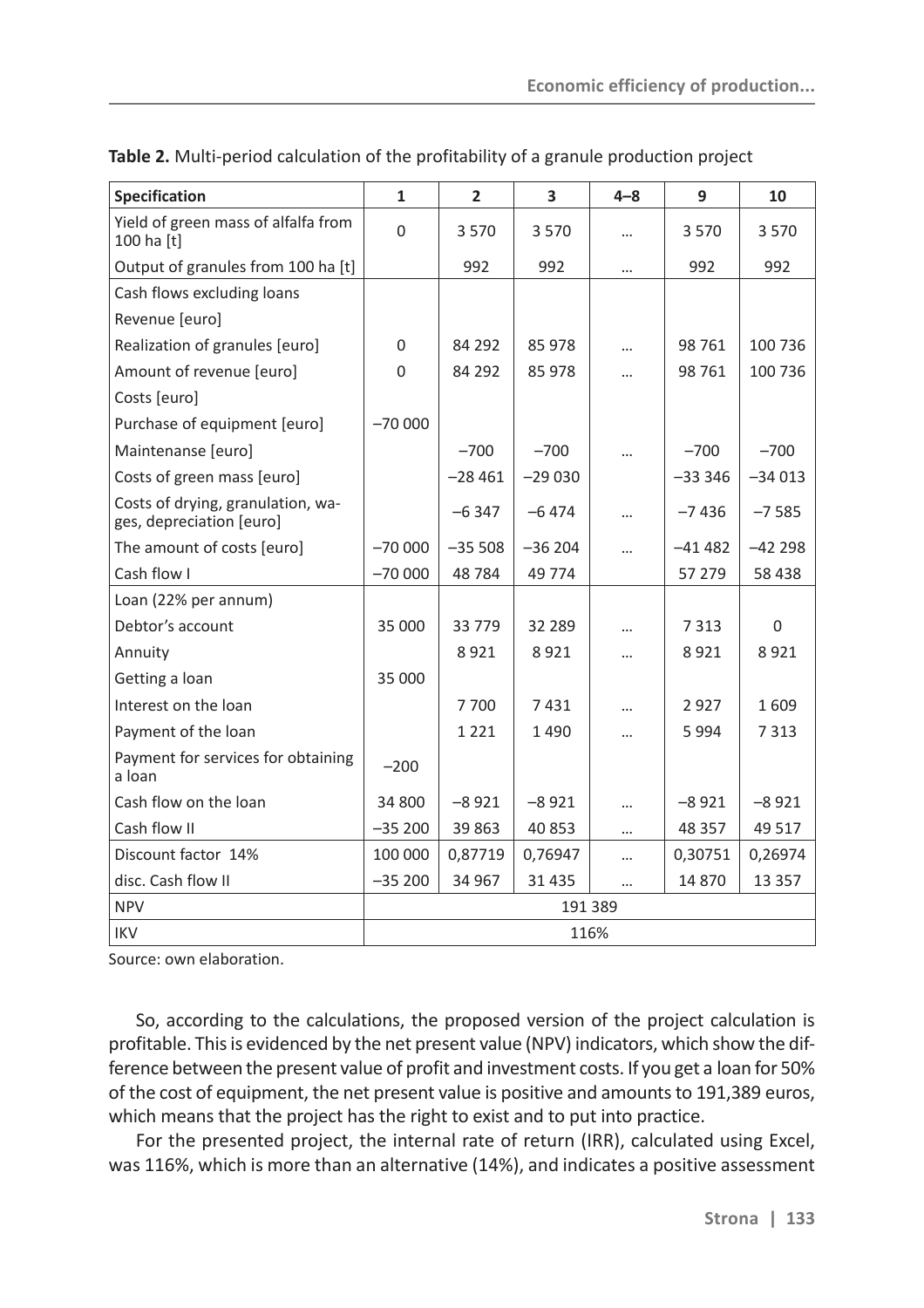of the proposed investment. In other words, the entire invested capital is returned in full with sufficient income.

If you calculate the internal rate of return for an investment without borrowing, it is 71%, which is also a cost-effective indicator.

Therefore, the production of alfalfa granules can not only be an alternative to growing highly profitable crops, besides having a positive impact on soil fertility, but also become an independent, highly profitable business line, allowing farms to differentiate their activities and minimize risks. There are all the prerequisites for this: our own competitive advantages (fertile soil, cheaper resources), high demand in the foreign market, and a potentially quite capacious domestic market.

#### **Conclusion**

The formation of a high-quality feed base is one of the most important elements of profitable development of the livestock industry in Ukraine. The use of perennial legumes is of great agricultural importance for the state. They contribute to the accumulation of humus in the soil, which is a source of nutrients for plants and contributes to the development of useful soil microorganisms. Legumes enrich the soil with nitrogen and are good precursors in crop rotation for many crops.

The analysis of the use of feed granulator in the Separated Subdivision of National University of Life and Environmental Sciences of Ukraine showed the economic effect of investing in this innovative project. The net present value (NPV) of using the granulator, as shown by calculations, is 191,389 euros due to financing by loan-like means, and the internal rate of return (IRR) is 116%.

In order to make products competitive and quickly bring it to the consumer (buyer), farmers in their activities very successfully use a number of marketing activities. Manufacturers of green feed are trying to attract the attention of customers to their products and not only because of the variety of its range and quality. Information resources, i.e. advertising, work with high efficiency. With the spread of the Internet, producers in remote areas of the region can declare themselves by creating their own website.

Products of perennial grasses, including seeds, are produced quite effectively in Europe and are highly adaptable to various conditions (frost-drought resistance, resistance to dust and gas, as well as high resistance to diseases and pests).

#### **References**

- Демидась Г., Івановська Р., Коваленко В., Малинка Л.: Показники органогенезу і продуктивність люцерни посівної залежно від строку сівби та покривної культури, Корми і кормовиробництво 2010, по 66, р. 183-188.
- Francik S., Knapczyk A., Knapczyk A., Francik R.: Decision Support System for the Production of Miscanthus and Willow Briquettes, Energies 2020, no 13(6), p. 1364. Doi: 10.3390/en13061364
- Horetska I., Glowacki S., Hutsol T.: Biomass Energy Potential After Beer Production. Actual aspects of development in the context of globalization, Abstracts of IX International Scientific and Practical Conference, International Science Group, Florence 2020, p. 100–101, http://188.190.33.55: 7980/jspui/handle/123456789/7351 (access: 20.03.2020).